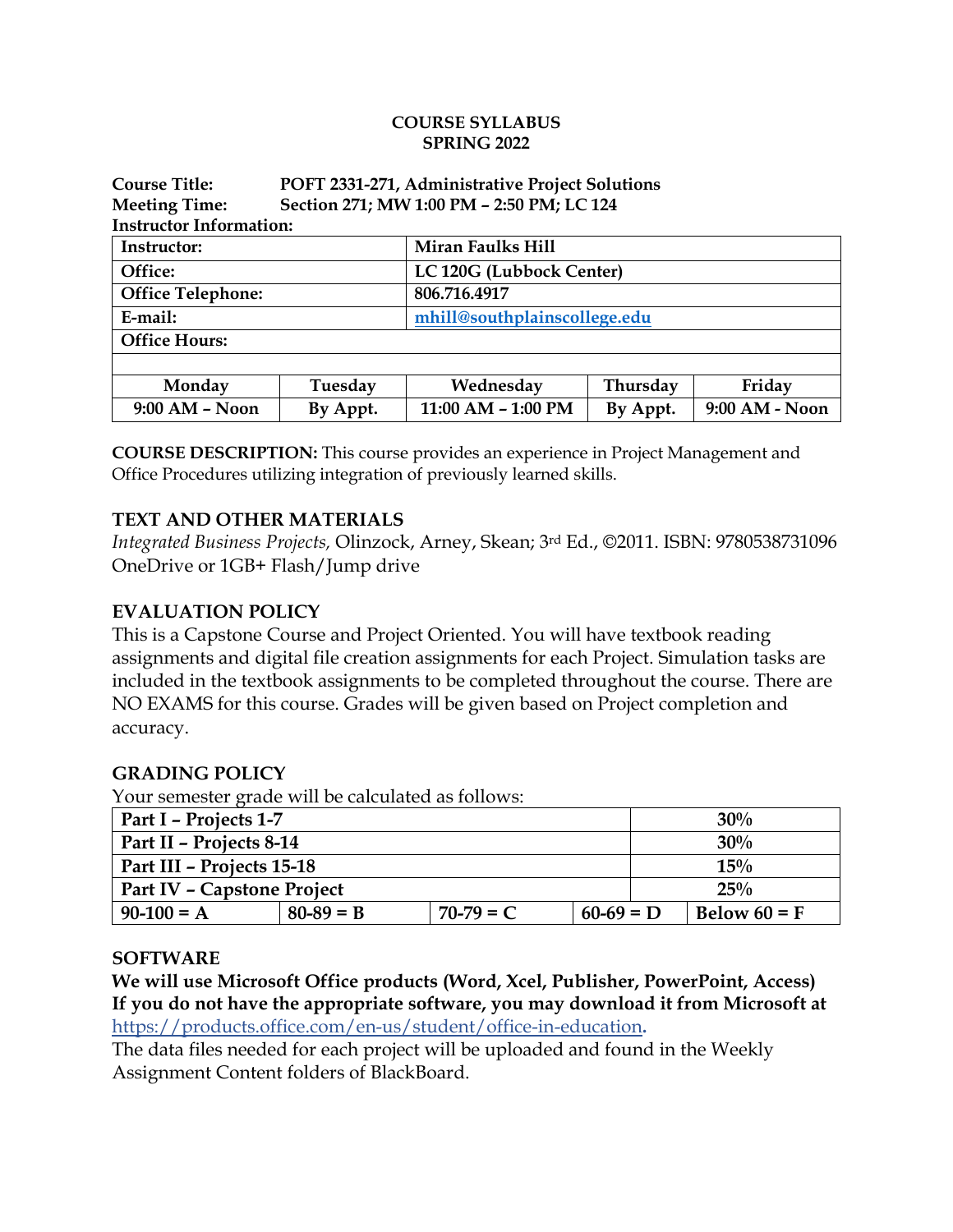### **TUTORING INFORMATION**

### SPC Tutors

Tutoring is FREE for all currently enrolled students. Make an appointment or drop-in for help at any SPC location or online! Visit the link below to learn more about how to book an appointment, view the tutoring schedule, get to know the tutors, and view tutoring locations.

[http://www.southplainscollege.edu/exploreprograms/artsandsciences/teacheredtuto](http://www.southplainscollege.edu/exploreprograms/artsandsciences/teacheredtutoring.php) [ring.php](http://www.southplainscollege.edu/exploreprograms/artsandsciences/teacheredtutoring.php)

### Tutor.com

You also have 180 FREE minutes of tutoring with tutor.com each week, and your hours reset every Monday morning. Log into Blackboard, click on the tutor.com link on the left-hand tool bar and grab a session with a tutor. You can access tutor.com during the following times:

Monday – Thursday: 8 pm – 8 am 6 pm Friday – 8 am Monday Morning

### **ATTENDANCE POLICY**

Students are to be punctual and in attendance to each scheduled meeting. It is imperative to be present during scheduled class time. This helps create an atmosphere of learning, discussion, and growth for all students. Attendance will be considered at the end of the semester towards extra credit. 2 total points of extra credit will be given for perfect attendance. Students are expected to attend class the entire scheduled class meeting time.

### **COVID-19 INFORMATION**

If you are experiencing any of the following symptoms please do not attend class and either seek medical attention or get tested for COVID-19.

- Cough, shortness of breath, difficulty breathing
- Fever or chills
- Muscle or body aches
- Vomiting or diarrhea
- New loss of taste and smell

Please also notify DeEtte Edens, BSN, RN, Associate Director of Health & Wellness at [dedens@southplainscollege.edu](mailto:dedens@southplainscollege.edu) or 806.716.2376.

\**Consistent with the latest CDC recommendations, we have revised our guidance for students, faculty, and staff who have a known exposure or have tested positive.*

- *Anyone with a known exposure should wear a mask for 10 days and should seek a COVID-19 test on day five after exposure.*
- *If you test positive or develop symptoms, you should immediately self-isolate and seek a COVID-19 test.*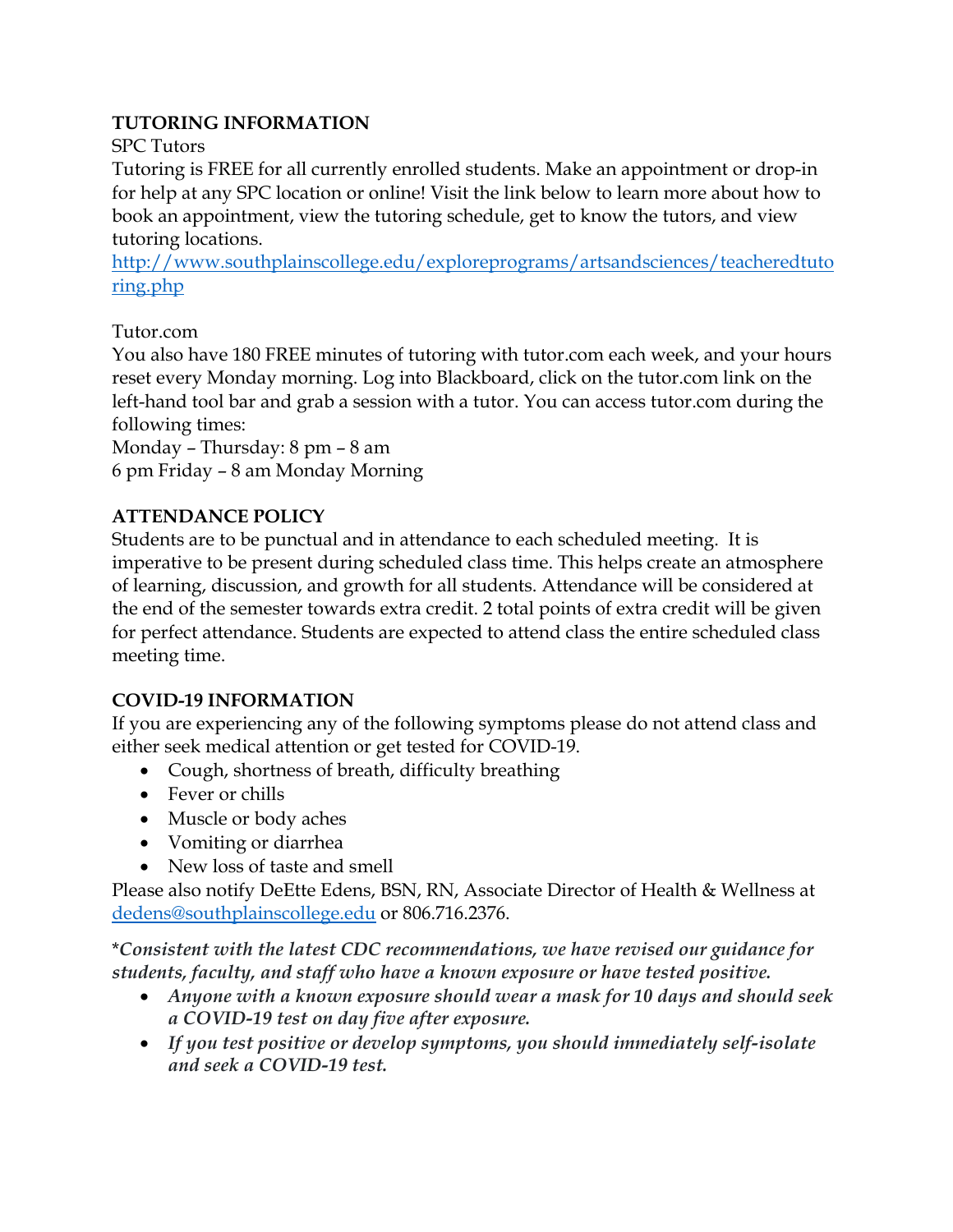- *Please immediately notify your instructor, supervisor, and DeEtte Edens, Associate Director of Health and Wellness, any time you test positive for COVID-19.*
- *Anyone who tests positive is required to self-isolate for five days. Following the five-day isolation period, if you are asymptomatic or your symptoms are resolving, you may return to work or class but should wear a mask for five additional days.*
- *If you are still symptomatic, please contact DeEtte Edens at [dedens@southplainscollege.edu](mailto:dedens@southplainscollege.edu) or 806-716-2376 prior to your return date.*

# **WITHDRAWAL POLICY**

It is the student's responsibility to verify administrative drops through MySPC using his or her student online account. If it is determined that a student is awarded financial aid for a class or classes in which the student never attended or participated, the financial aid award will be adjusted in accordance with the classes in which the student did attend/participate and the student will owe any balance resulting from the adjustment.

If for any reason the student is unable to complete the course requirements, it is the student's responsibility to initiate their own withdrawal by the drop date for the semester. An administrative drop by the instructor in this course will, in most cases, result in the student receiving an "F" (not an "X"). **The last day for students to drop the course is April 28, 2022.** However, always talk to your instructor before dropping.

## **STUDENT CONDUCT**

Expected student conduct is as outlined in the SPC catalog. Please note that there is an online component to this course and others will see your responses to questions. Please do not post any pictures or data that others may find offensive.

## **NEW SPC E-MAIL INSTRUCTIONS**

- 1. Navigate to **[https://office.com](https://office.com/)** and select **Sign In**
- 2. Username: [MySPCusername@southplainscollege.edu](mailto:MySPCusername@southplainscollege.edu) (please note the @students has been dropped)
- 3. Password: *Your MySPC/Blackboard password*
- 4. Select **Outlook** to check your new SPC email!

You can also forward your SPC email to another e-mail of your choice. You can do this by following these steps:

- 1. Login to Office 365 [\(http://office.com/\)](http://office.com/)
- 2. Click **Outlook**.
- 3. Click **Settings (**gear icon in the upper right-hand of your screen).
- 4. At the bottom of the Settings panel, Click **View all Outlook settings** Click **Mail**.
- 5. Click **Forwarding**
- 6. Under the "Forwarding" heading, select **Enable Forwarding**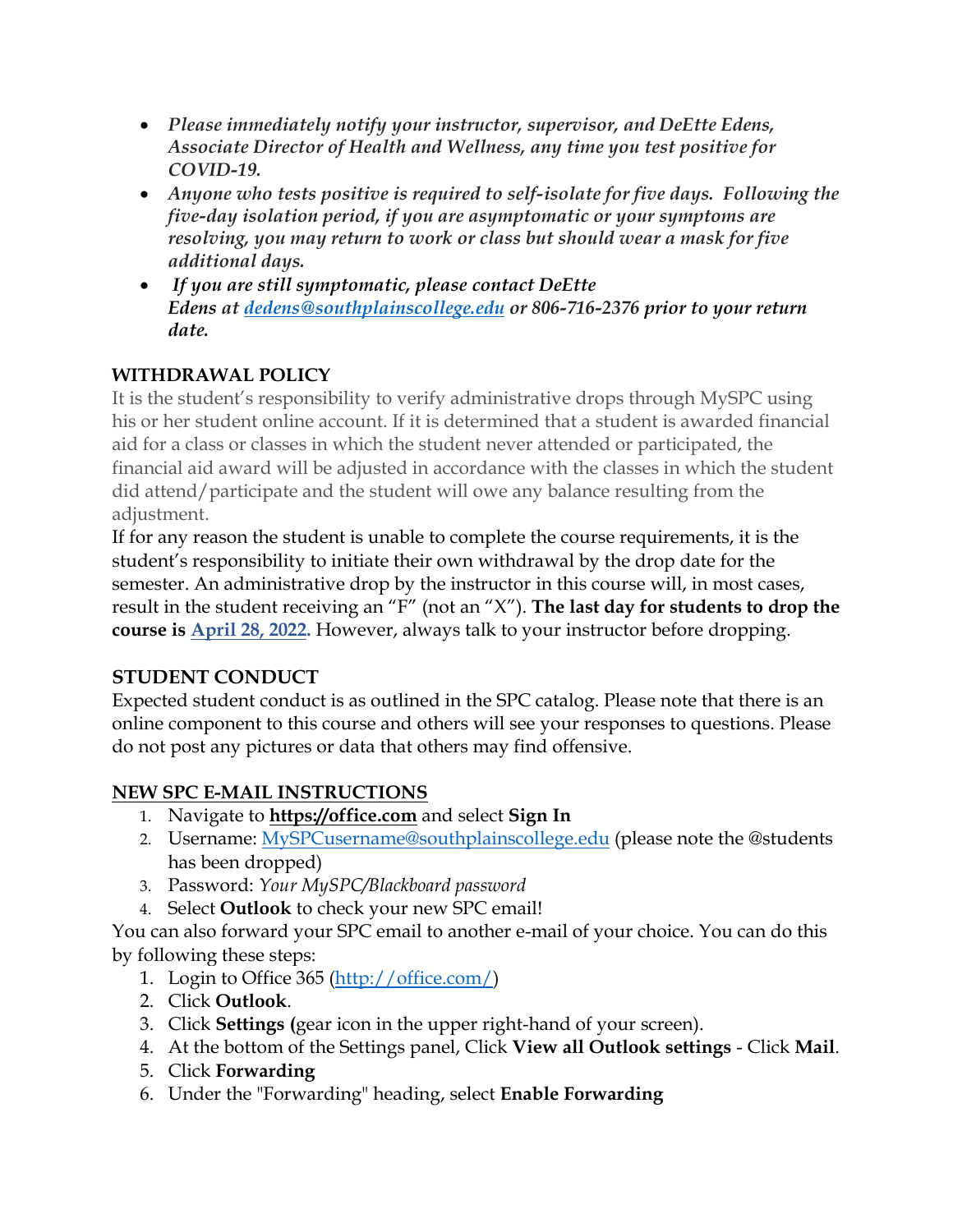- 7. Type the email address you wish to forward your mail (e.g., Gmail, Hotmail, etc.)
- 8. Recommended: Select "Keep a copy of all forwarded messages" *Note*: if you do not select this, nothing sent to your @southplainscollege.edu email account will be saved in your SPC mailbox.
- 9. Select **Save**.

### **COURSE OBJECTIVES**

Integrated Business Projects

### **ASSIGNMENT DUE DATES**

Week 1: January 23<sup>rd</sup> – Project 1 – Preparing Marketing and Administrative Documents Week 2: January 30<sup>th</sup> – Project 2 – Creating Personnel Documents AND Project 3 – Preparing Administrative Documents Week 3: February 6<sup>th</sup> – Project 4 – Creating Materials to Promote the Company Week 4: February 13<sup>th</sup> – Project 5 – Creating Training Presentations Week 5: February 20<sup>th</sup> – Project 6 – Preparing Advertising Materials Desktop Publishing Week 6: February 27<sup>th</sup> - Project 7 - Desktop Publishing with Publisher Week 7: March 6<sup>th</sup> - Project 8 - Managing Payroll Records Week 8: March 20<sup>th</sup> - Project 9 - Managing Budgets AND Project 10 – Managing Business Travel Documents Week 9: March 27<sup>th</sup> – Project 11 – Determining Costs for Events Week 10: April 3rd – Project 12 – Performing Statistical Analyses Week 11: April 10<sup>th</sup> – Project 13 – Preparing Financial Documents Week 12: April 17<sup>th</sup> - Project 14 - Creating Presentations for Independence Day Extravaganza Week 13: April 24<sup>th</sup> – Project 15 – Managing Guides and Their Certifications Week 14: May 1st – Project 16 – Managing Equipment Week 15: May 8<sup>th</sup> – Project 17 – Managing Resort Operations AND Project 18 – Managing Information Requests Week 16: May 12th - Capstone Project – Preparing Materials for Bridge Day

Note: All deadlines are at 11:59 PM on Sunday unless you are notified differently. New Assignments open on Sunday at 6 AM.

**COMPUTER LABS:** There are several computer labs with the locations, and hours of operation below. You will need to present your SPC student ID at some of these locations.

• Levelland campus: Technology Center, Monday – Thursday from 8 a.m. to 9 p.m. and Friday from 8 a.m. to 4 p.m.

• Reese campus library: Building 8, Monday – Thursday from 8 a.m. to 8 p.m. and Friday from 8 a.m. to 4 p.m.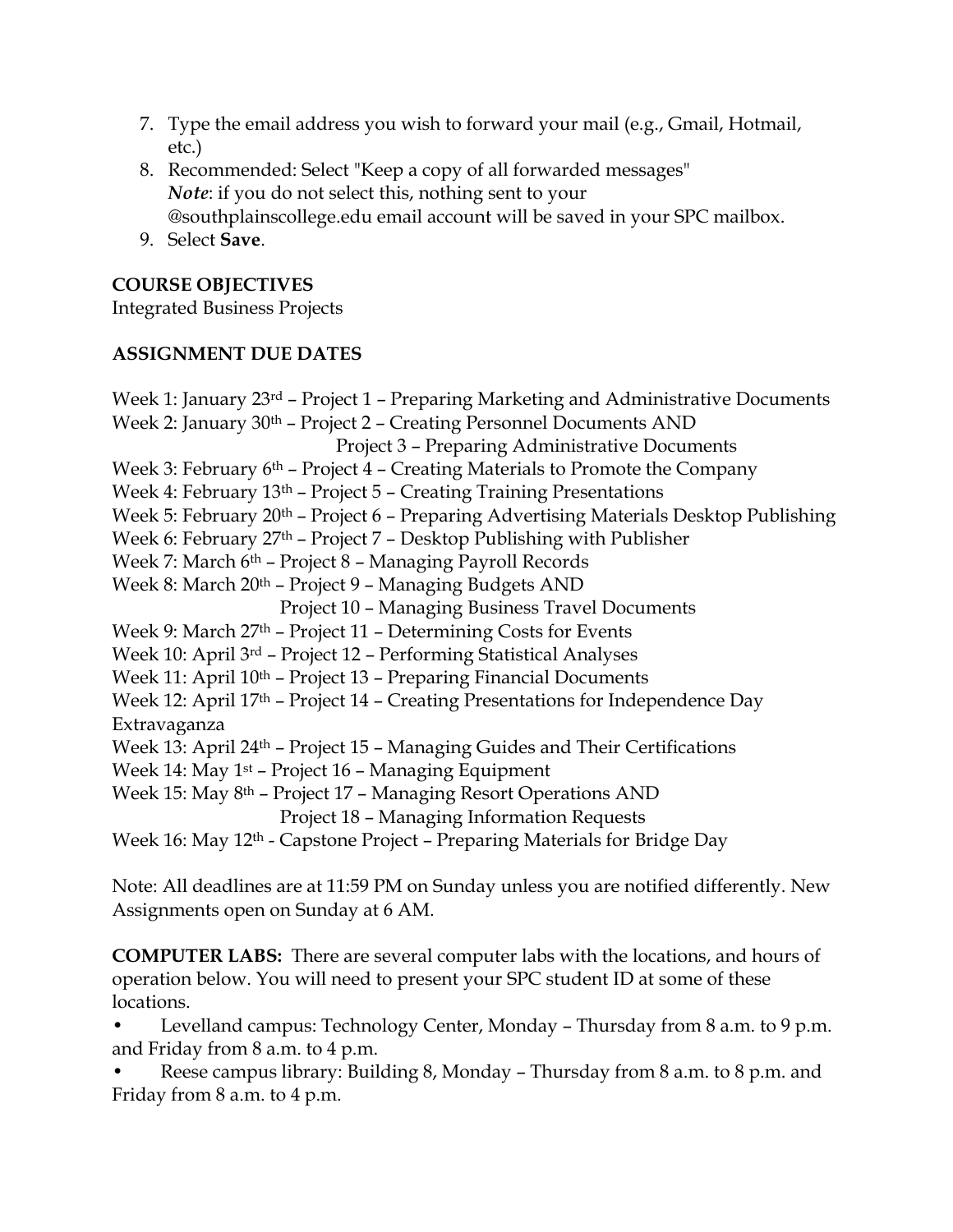• Reese campus: Building 8, Room 827. This lab is available first for students enrolled in computer classes then students enrolled in other courses. Hours will be posted on the door.

• Lubbock Center, Monday – Thursday from 8 a.m. to 7 p.m. and Friday from 8 a.m. to 4 p.m.

**TECHNICAL PROBLEMS/SUPPORT:** If you are having computer problems, you have to let me know. I will try to help you in any way that I can. E-mail blackboard@southplainscollege.edu is your first contact with technical problems related to the Blackboard program. I am your contact with content issues for the course. Please remember that it is your responsibility to have a backup plan if your computer goes down. Please have this plan in place now and do not wait until it is a crisis situation. If you lose your assignments due to bad flash drives, computer crash, or your dog ate your homework, there is nothing I can do about it. THIS IS YOUR WARNING TO HAVE A BACKUP PLAN IN PLACE.

PLEASE DO NOT WAIT UNTIL THE LAST MINUTE TO TURN ASSIGNMENTS IN OR YOU MAY HAVE PROBLEMS! Remember the saying "TECHNOLOGY HAPPENS"! So, it is strongly recommended to work on and submit assignments early before the date due. If an assignment is due and you are not able to access the Internet because the SPC server is down (which rarely happens), you have several options available:

1. Cengage will not be affected if Blackboard is down, so go ahead and complete your work in Cengage.

2. If you have to email me attachments and Blackboard is down, you can email them to my SPC email (only in an emergency!) at mfaulks@southplainscollege.edu Use these options only as a last resort. If you must use one of these options, email and call me to let me know.

### **SPECIAL SERVICES: Disabilities Statement**

Students with disabilities, including but not limited to physical, psychiatric, or learning disabilities, who wish to request accommodations in this class should notify the Disability Services Office early in the semester so that the appropriate arrangements may be made. In accordance with federal law, a student requesting accommodations must provide acceptable documentation of his/her disability to the Disability Services Office. For more information, call or visit the Disability Services Office at Levelland Student Health & Wellness Center 806-716-2577, Reese Center (also covers ATC) Building 8: 806-716-4675, Plainview Center Main Office: 806-716-4302 or 806-296-9611, or the Health and Wellness main number at 806-716-2529.

**ACADEMIC INTEGRITY:** It is the aim of the faculty of South Plains College to foster a spirit of complete honesty and a high standard of integrity. The attempt of any student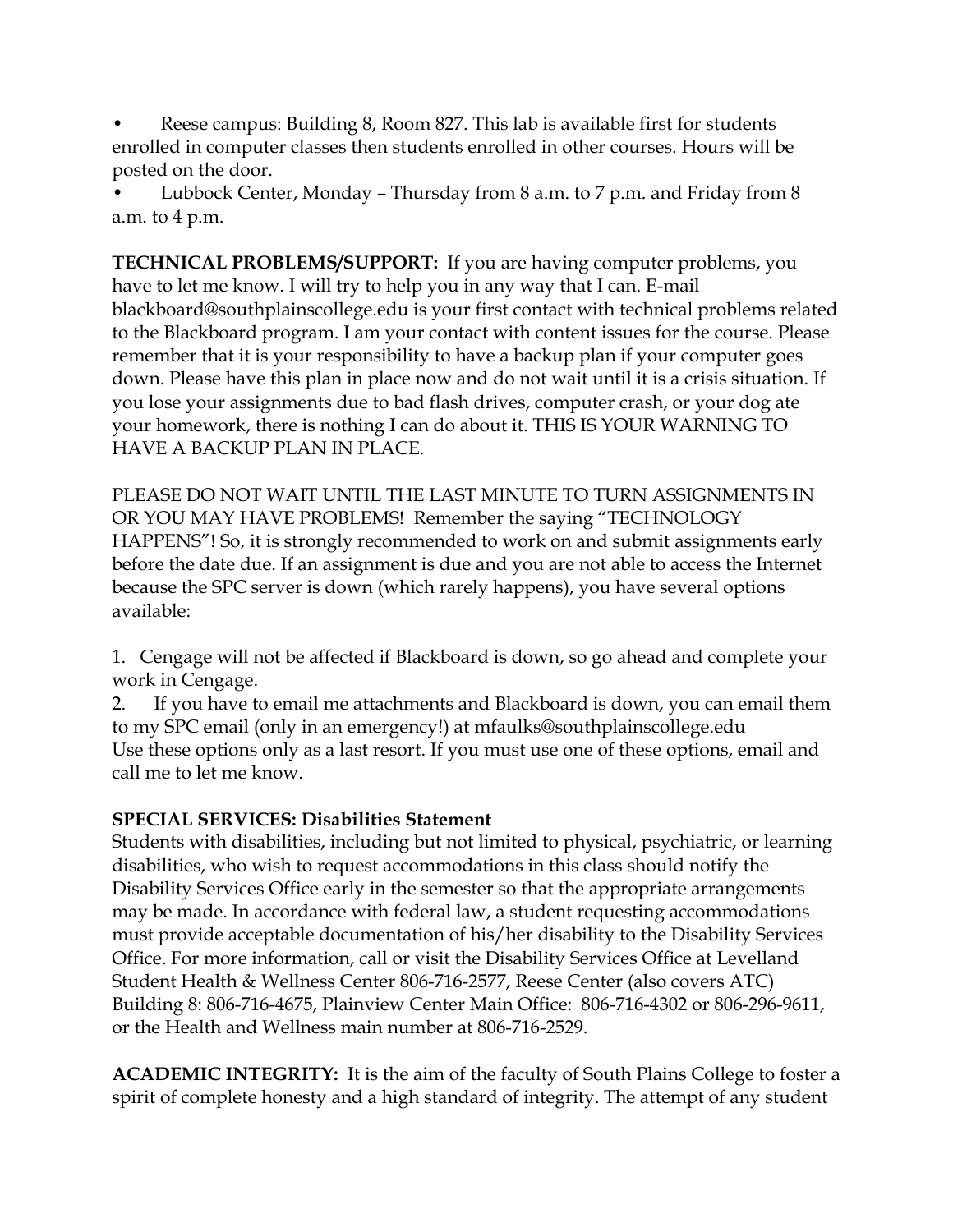to present their own work, which he or she has not honestly performed, is regarded as a most serious offense and renders the offender liable to serious consequences, possibly suspension. Students should refer to the SPC General Catalog policy regarding consequences for cheating and plagiarism and for events defined as cheating and plagiarism (see "Academic Integrity" as well as "Student Conduct" sections in college catalog).

**CAMPUS CONCEALED CARRY** - Texas Senate Bill - 11 (Government Code 411.2031, et al.) authorizes the carrying of a concealed handgun in South Plains College buildings only by persons who have been issued and are in possession of a Texas License to Carry a Handgun. Qualified law enforcement officers or those who are otherwise authorized to carry a concealed handgun in the State of Texas are also permitted to do so. Pursuant to Penal Code (PC) 46.035 and South Plains College policy, license holders may not carry a concealed handgun in restricted locations. For a list of locations, please refer to the SPC policy at:

(http://www.southplainscollege.edu/human\_resources/policy\_procedure/hhc.php) Pursuant to PC 46.035, the open carrying of handguns is prohibited on all South Plains College campuses. Report violations to the College Police Department at 806-716-2396 or 9-1-1.

### **DIVERSITY STATEMENT**

In this class, the teacher will establish and support an environment that values and nurtures individual and group differences and encourages engagement and interaction. Understanding and respecting multiple experiences and perspectives will serve to challenge and stimulate all of us to learn about others, about the larger world and about ourselves. By promoting diversity and intellectual exchange, we will not only mirror society as it is, but also model society as it should and can be.

## **PREGNANCY ACCOMMODATIONS STATEMENT**

If you are pregnant, or have given birth within six months, Under Title IX you have a right to reasonable accommodations to help continue your education. To activate accommodations, you must submit a Title IX pregnancy accommodations request, along with specific medical documentation, to the Director of Health and Wellness. Once approved, notification will be sent to the student and instructors. It is the student's responsibility to work with the instructor to arrange accommodations. Contact Chris Straface, Director of Health and Wellness at 806-716-2362 or email cstraface@southplainscollege.edu for assistance.

### **GENERAL SAFETY ON CAMPUS**

South Plains College recognizes the importance of safety on campus. The protection of persons and property is a responsibility which we all share. Personal safety begins with the individual. The following guidelines are intended to assist you in protecting